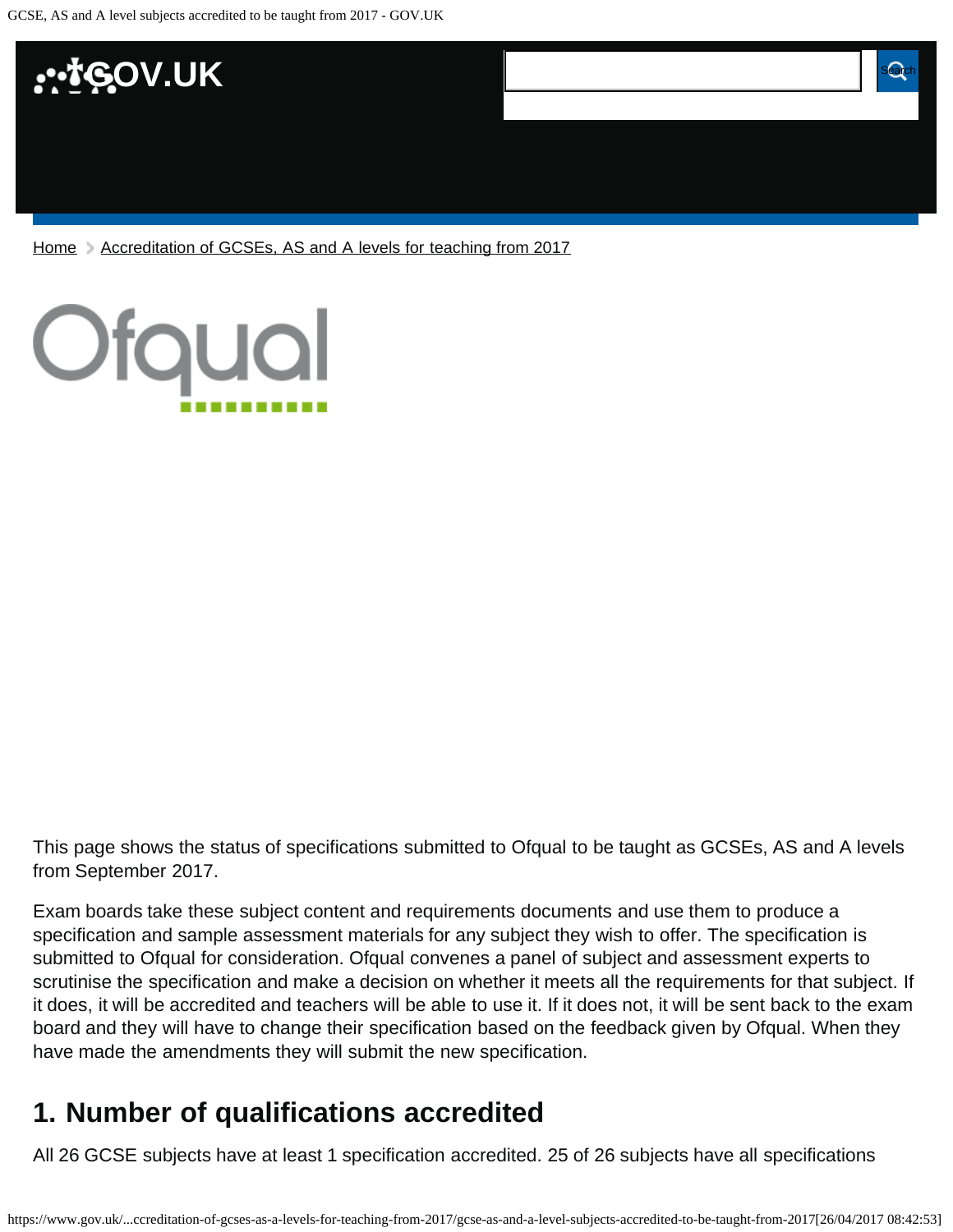accredited.

19 of 20 AS and A level subjects have at least 1 specification accredited. 16 of 20 subjects have all specifications accredited.

## <span id="page-1-0"></span>**2. Number of specifications accredited**

#### **2.1 For teaching from 2017**

42 of 44 GCSE specifications have been accredited.

61 of 73 AS and A level specifications have been accredited.

#### **2.2 For teaching from 2016**

In 2016 we [accredited 147 GCSE, AS and A level specifications.](https://www.gov.uk/government/publications/accreditation-of-gcses-as-a-levels-for-teaching-from-2016)

### **2.3 For teaching from 2015**

In 2015 we [accredited 122 GCSE, AS and A level specifications.](https://www.gov.uk/government/publications/new-gcses-as-and-a-levels-accredited-to-be-taught-from-2015)

## <span id="page-1-1"></span>**3. The accreditation process**

We have produced a [diagram of the accreditation process.](https://www.gov.uk/government/publications/your-qualification-our-regulation-gcse-as-and-a-level-reforms#attachment_1634078)

# <span id="page-1-2"></span>**4. Key information**

| <b>Entry</b>             | <b>Meaning</b>                                                                                                                                |
|--------------------------|-----------------------------------------------------------------------------------------------------------------------------------------------|
|                          | Specification accredited                                                                                                                      |
|                          | Exam board is not submitting a specification for this subject                                                                                 |
| 'submission due'         | The date the exam board is aiming to submit for accreditation                                                                                 |
| 'awaiting<br>submission' | We are awaiting a submission from the exam board but they have not indicated when we will receive it or the date they<br>indicated has passed |
| 'submission<br>received' | We have received a specification from the exam board and it is awaiting an accreditation decision                                             |

The submission dates are when we receive digital copies of assessment materials. Sometimes we can't begin a review until we receive related, printed materials. This is usually within 1 or 2 working days of a digital submission.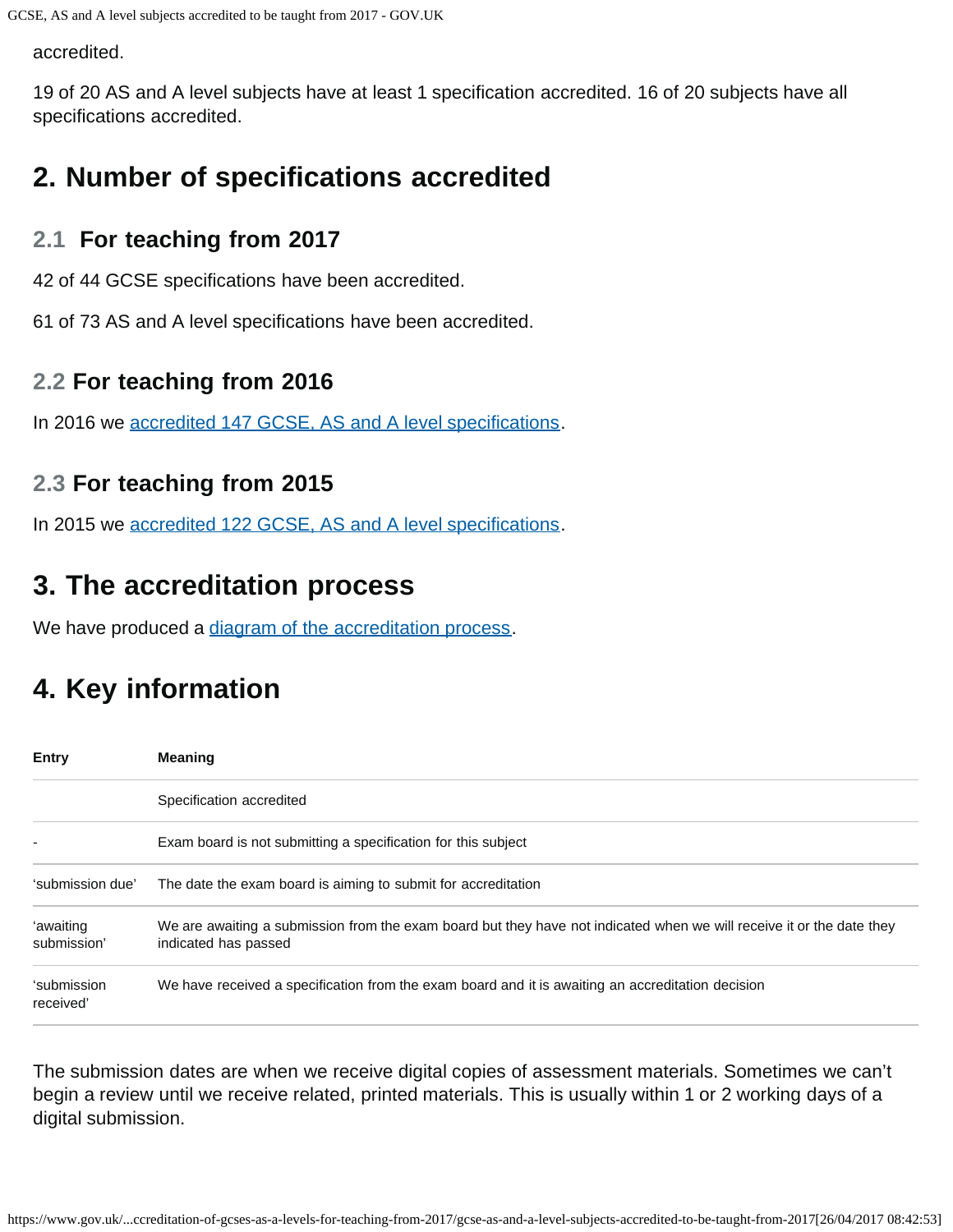# <span id="page-2-0"></span>**5. GCSEs**

| <b>Subject</b>                | <b>AQA</b>                               | <b>OCR</b>                        | Pearson<br>(Edexcel)     | <b>WJEC</b><br><b>Eduqas</b> |
|-------------------------------|------------------------------------------|-----------------------------------|--------------------------|------------------------------|
| GCSE ancient history          | ۰                                        |                                   | ۰                        |                              |
| <b>GCSE Arabic</b>            | ٠                                        | ۰                                 |                          |                              |
| GCSE astronomy                | ۰                                        | $\overline{\phantom{a}}$          |                          | ٠                            |
| <b>GCSE Bengali</b>           |                                          |                                   |                          |                              |
| <b>GCSE</b> business          |                                          |                                   |                          |                              |
| <b>GCSE Chinese</b>           |                                          | $\overline{\phantom{a}}$          |                          | -                            |
| GCSE classical civilisation - |                                          |                                   | $\overline{\phantom{a}}$ | $\overline{\phantom{a}}$     |
| GCSE design &<br>technology   |                                          |                                   |                          |                              |
| GCSE economics                |                                          |                                   | $\overline{\phantom{a}}$ | ٠                            |
| <b>GCSE</b> electronics       |                                          | $\overline{\phantom{a}}$          | ٠                        |                              |
| GCSE engineering              |                                          | $\overline{\phantom{a}}$          | $\overline{\phantom{a}}$ | ۰                            |
| GCSE film studies             |                                          |                                   |                          |                              |
| GCSE geology                  | $\overline{a}$                           | $\overline{\phantom{a}}$          | ۰                        |                              |
| <b>GCSE Italian</b>           |                                          | ۰                                 |                          | ۰                            |
| <b>GCSE Japanese</b>          | -                                        |                                   |                          |                              |
| GCSE media studies            | 3rd submission received 27 March<br>2017 | 4th submission due 17 May<br>2017 |                          |                              |
| <b>GCSE</b> modern Greek      |                                          | ۰                                 |                          | ۰                            |
| <b>GCSE</b> modern Hebrew     |                                          |                                   |                          |                              |
| GCSE PE (short course)        | $\overline{\phantom{a}}$                 |                                   |                          |                              |
| <b>GCSE Polish</b>            |                                          |                                   |                          |                              |
| GCSE psychology               |                                          |                                   |                          |                              |
| GCSE Panjabi                  |                                          |                                   |                          |                              |
| <b>GCSE Russian</b>           |                                          |                                   |                          |                              |

https://www.gov.uk/...ccreditation-of-gcses-as-a-levels-for-teaching-from-2017/gcse-as-and-a-level-subjects-accredited-to-be-taught-from-2017[26/04/2017 08:42:53]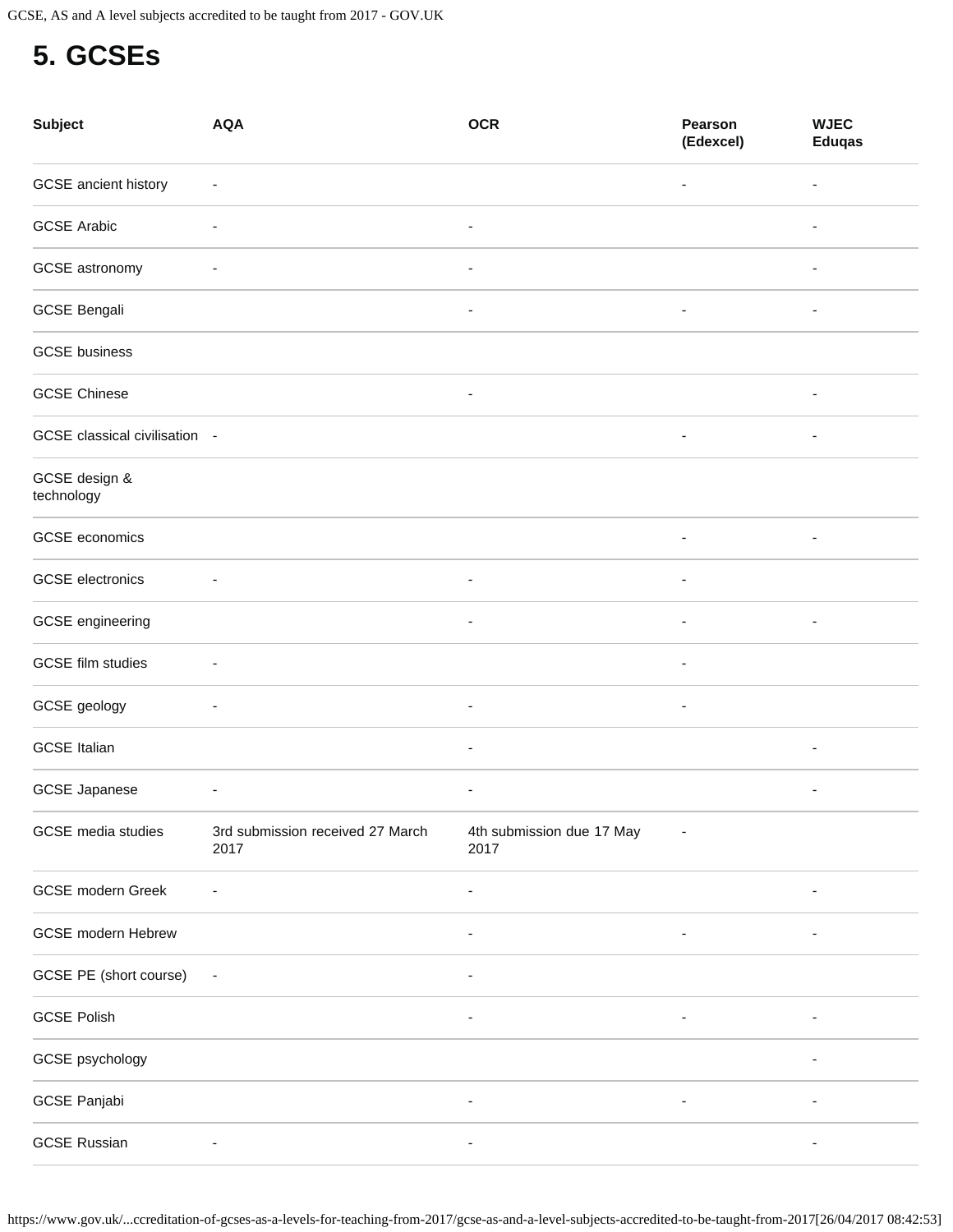GCSE, AS and A level subjects accredited to be taught from 2017 - GOV.UK

| GCSE sociology         | ۰ | - |                          |
|------------------------|---|---|--------------------------|
| <b>GCSE</b> statistics | - |   | $\overline{\phantom{0}}$ |
| <b>GCSE Urdu</b>       | ۰ |   | $\overline{\phantom{0}}$ |

# <span id="page-3-0"></span>**6. AS and A levels**

| <b>Subject</b>                                       | <b>AQA</b>                 | <b>OCR</b>               | <b>Pearson (Edexcel)</b>    | <b>WJEC</b><br><b>Eduqas</b> |
|------------------------------------------------------|----------------------------|--------------------------|-----------------------------|------------------------------|
| Accounting: A level                                  |                            | ÷,                       |                             |                              |
| Accounting: AS level                                 |                            | $\overline{\phantom{a}}$ | $\overline{\phantom{a}}$    |                              |
| Ancient history: A level                             | $\overline{\phantom{a}}$   |                          |                             |                              |
| Ancient history: AS<br>level                         | ÷,                         |                          |                             |                              |
| Chinese: A level                                     | $\overline{a}$             | $\overline{\phantom{a}}$ |                             |                              |
| Chinese: AS level                                    | $\overline{\phantom{a}}$   | $\overline{\phantom{a}}$ |                             | $\overline{\phantom{a}}$     |
| Classical civilisation: A<br>level                   | $\overline{\phantom{a}}$   |                          |                             |                              |
| Classical civilisation:<br>AS level                  | $\overline{\phantom{a}}$   |                          | $\overline{\phantom{a}}$    |                              |
| Design & technology: A  Fashion & Textiles:<br>level |                            |                          |                             |                              |
|                                                      | Product Design:            |                          |                             |                              |
| Design & technology:<br>AS level                     | Fashion & Textiles:        |                          |                             |                              |
|                                                      | Product Design:            |                          |                             |                              |
| Electronics: A level                                 | $\overline{\phantom{a}}$   | $\overline{\phantom{a}}$ | $\overline{\phantom{a}}$    |                              |
| Electronics: AS level                                | $\overline{\phantom{a}}$   | $\overline{\phantom{a}}$ | $\overline{\phantom{a}}$    |                              |
| Environmental science:<br>A level                    |                            | ٠                        | $\overline{\phantom{a}}$    | ٠                            |
| Environmental science:<br>AS level                   |                            | $\overline{\phantom{a}}$ | $\overline{a}$              |                              |
| Film studies: A level                                |                            |                          |                             |                              |
| Film studies: AS level                               | ٠                          |                          |                             |                              |
| Further maths: A level                               | 3rd submission received 24 | Spec A:                  | 4th submission due 26 April |                              |

https://www.gov.uk/...ccreditation-of-gcses-as-a-levels-for-teaching-from-2017/gcse-as-and-a-level-subjects-accredited-to-be-taught-from-2017[26/04/2017 08:42:53]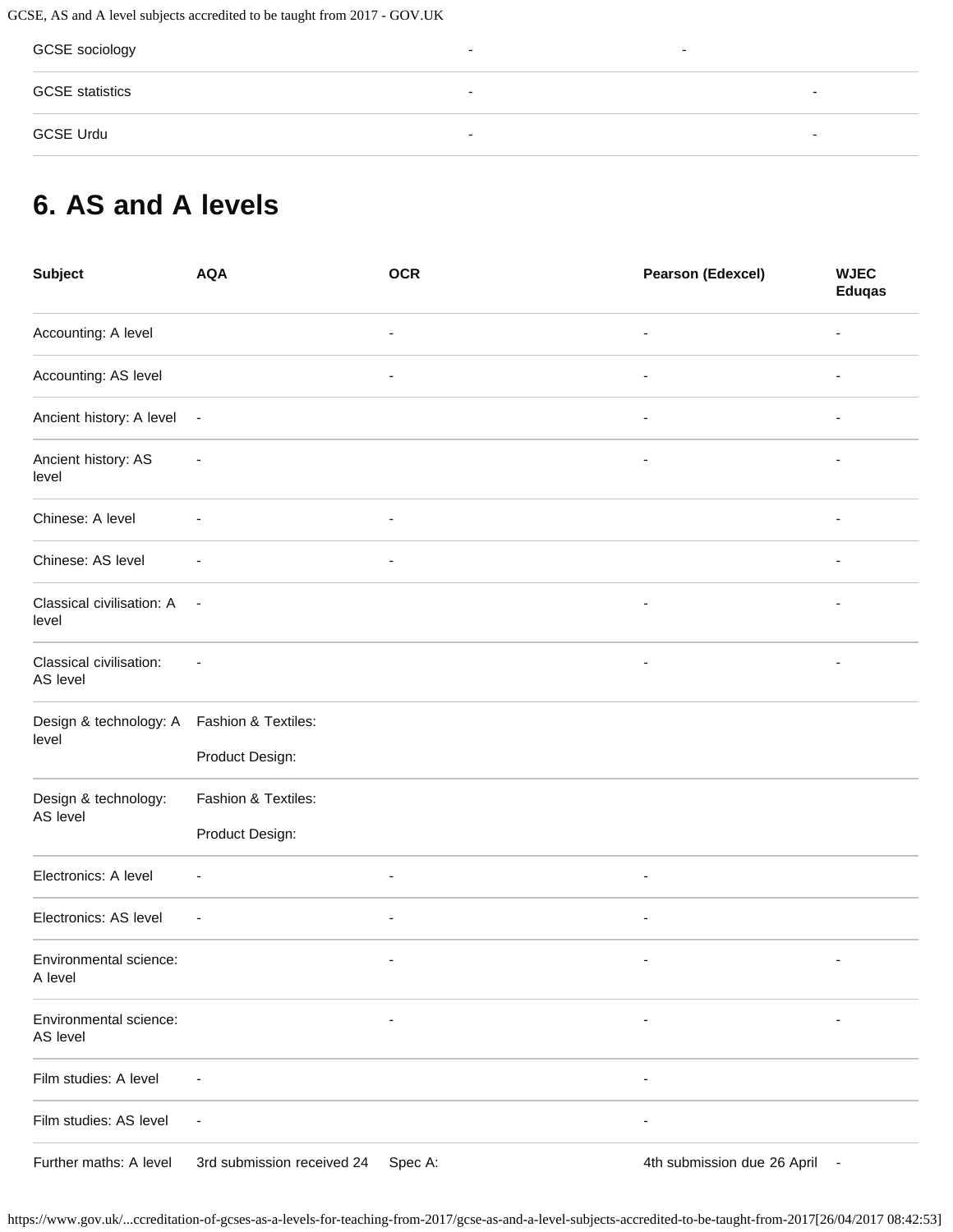GCSE, AS and A level subjects accredited to be taught from 2017 - GOV.UK

|                               | April 2017                               | Spec MEI B:                                          | 2017                     |  |
|-------------------------------|------------------------------------------|------------------------------------------------------|--------------------------|--|
| Further maths: AS level       | 3rd submission received 21<br>April 2017 | Spec A:                                              |                          |  |
|                               |                                          | Spec MEI B: 4th submission received<br>24 April 2017 |                          |  |
| Geology: A level              |                                          |                                                      | ٠                        |  |
| Geology: AS level             | $\overline{\phantom{a}}$                 |                                                      | $\overline{\phantom{a}}$ |  |
| History of art: A level       | $\overline{\phantom{a}}$                 |                                                      |                          |  |
| Italian: A level              |                                          |                                                      |                          |  |
| Italian: AS level             |                                          | ٠                                                    |                          |  |
| Law: A level                  |                                          |                                                      | $\overline{\phantom{a}}$ |  |
| Law: AS level                 |                                          |                                                      |                          |  |
| Maths: A level                |                                          | Spec A:                                              |                          |  |
|                               |                                          | Spec MEI B:                                          |                          |  |
| Maths: AS level               |                                          | Spec A:                                              |                          |  |
|                               |                                          | Spec MEI B:                                          |                          |  |
| Media studies: A level        | 3rd submission received 10<br>April 2017 | 4th submission due 26 May 2017                       |                          |  |
| Media studies: AS level       | 3rd submission received 10<br>April 2017 | 4th submission due 12 May 2017                       | $\overline{a}$           |  |
| Music technology: A<br>level  |                                          |                                                      |                          |  |
| Music technology: AS<br>level |                                          |                                                      |                          |  |
| Philosophy: A level           |                                          | $\overline{\phantom{a}}$                             | $\overline{\phantom{a}}$ |  |
| Philosophy: AS level          |                                          |                                                      |                          |  |
| Politics: A level             | 5th submission received 21<br>April 2017 | $\overline{a}$                                       |                          |  |
| Politics: AS level            | 5th submission received 21<br>April 2017 | ÷,                                                   |                          |  |
| Russian: A level              | $\overline{\phantom{a}}$                 | ٠                                                    |                          |  |
| Russian: AS level             | $\overline{\phantom{a}}$                 | $\overline{\phantom{a}}$                             |                          |  |

https://www.gov.uk/...ccreditation-of-gcses-as-a-levels-for-teaching-from-2017/gcse-as-and-a-level-subjects-accredited-to-be-taught-from-2017[26/04/2017 08:42:53]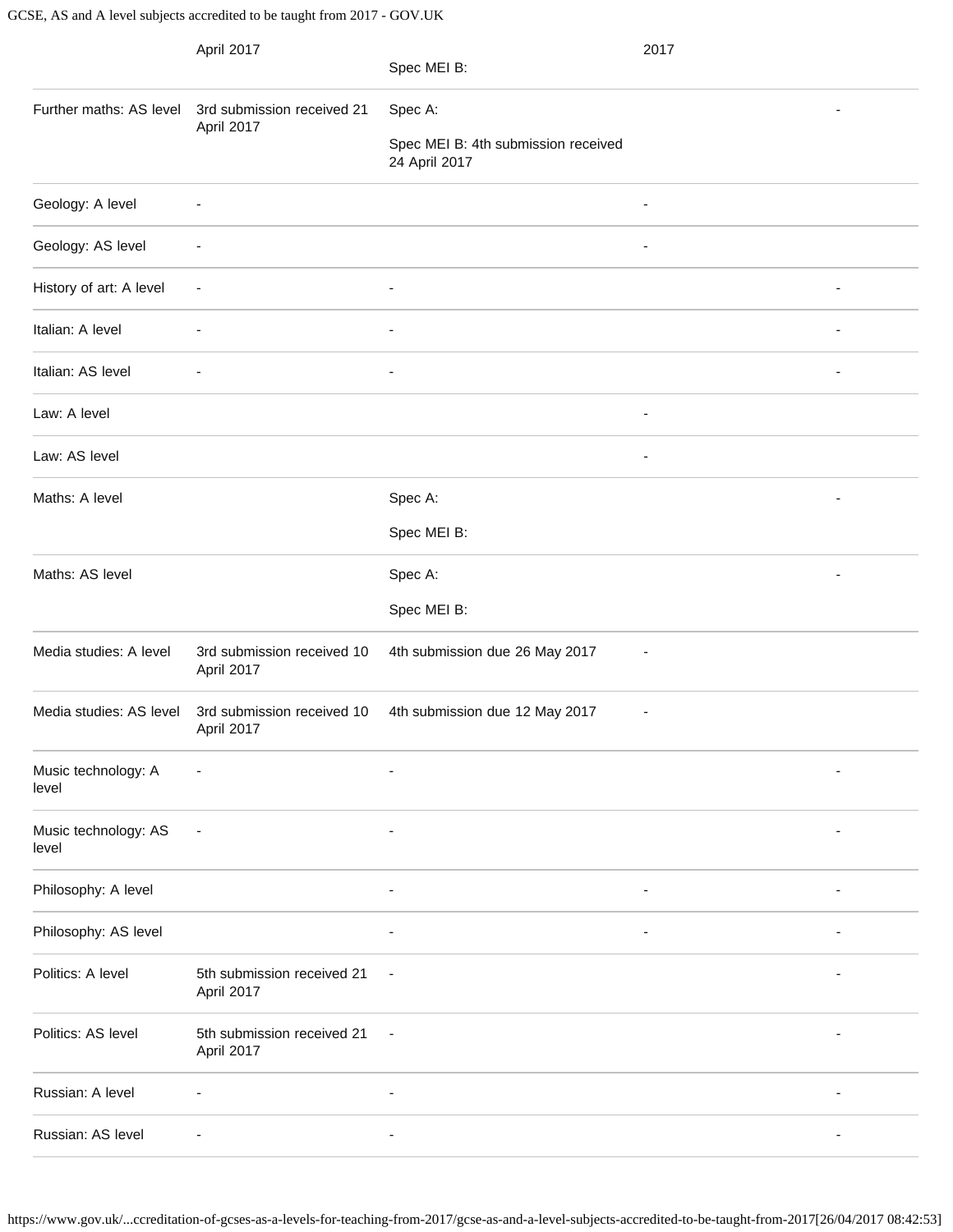GCSE, AS and A level subjects accredited to be taught from 2017 - GOV.UK

| Statistics: A level  | $\overline{a}$ | $\overline{\phantom{0}}$ | 1st submission received 11<br>$\overline{\phantom{a}}$<br>April 2017 |
|----------------------|----------------|--------------------------|----------------------------------------------------------------------|
| Statistics: AS level | $\sim$         | $\overline{\phantom{0}}$ | 1st submission received 11<br>$\overline{\phantom{a}}$<br>April 2017 |

Is there anything wrong with this page?

#### **Services and information**

**[Benefits](https://www.gov.uk/browse/benefits)** 

[Births, deaths, marriages and care](https://www.gov.uk/browse/births-deaths-marriages)

[Business and self-employed](https://www.gov.uk/browse/business)

[Childcare and parenting](https://www.gov.uk/browse/childcare-parenting)

[Citizenship and living in the UK](https://www.gov.uk/browse/citizenship)

[Crime, justice and the law](https://www.gov.uk/browse/justice)

[Disabled people](https://www.gov.uk/browse/disabilities)

[Driving and transport](https://www.gov.uk/browse/driving)

[Education and learning](https://www.gov.uk/browse/education)

[Employing people](https://www.gov.uk/browse/employing-people)

[Environment and countryside](https://www.gov.uk/browse/environment-countryside)

[Housing and local services](https://www.gov.uk/browse/housing-local-services)

[Money and tax](https://www.gov.uk/browse/tax)

[Passports, travel and living abroad](https://www.gov.uk/browse/abroad)

[Visas and immigration](https://www.gov.uk/browse/visas-immigration)

[Working, jobs and pensions](https://www.gov.uk/browse/working)

#### **Departments and policy**

[How government works](https://www.gov.uk/government/how-government-works)

**[Departments](https://www.gov.uk/government/organisations)** 

**[Worldwide](https://www.gov.uk/government/world)** 

**[Policies](https://www.gov.uk/government/policies)** 

**[Publications](https://www.gov.uk/government/publications)**